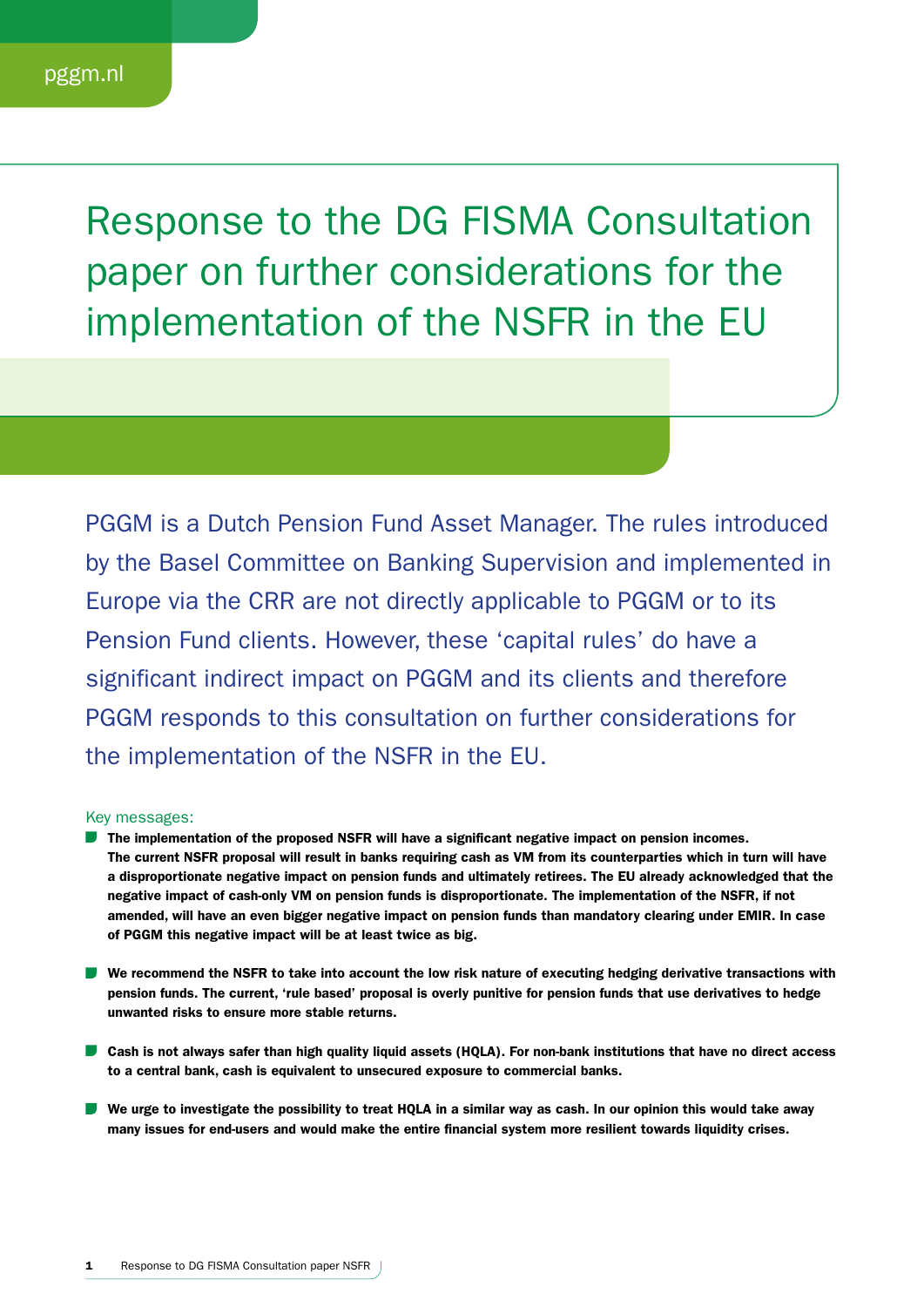*1. In light of previous consultations, could you describe more specifically, if appropriate, the specific activities, transactions and business models where you have evidence that the implementation of the NSFR could have an excessive impact or important unintended consequences?* 

The implementation of the NSFR will impact the derivatives market and the (reverse) repo market, which will be covered in the remaining part of this consultation. Pension Scheme Arrangements (PSAs) use derivatives to hedge their interest rate risk, currency risk and inflation risk in the investment portfolios. The main purpose of hedging these risks is to reduce the volatility of the returns of the investments. More stable returns create more certainty for PSAs on the ability to pay their future pension liabilities to pensioners. Local regulators have set up stringent rules on how much risk PSAs are allowed to run within their investments portfolios. These rules make it practically impossible to meet the pension ambition of a PSA without the use of derivatives. Any impact on the derivatives markets is felt by PSAs.

*2. If a respondent is a bank, could you please quantify the level of your expected shortfall of stable funding, the changes to the composition of your balance sheet that may result from meeting the NSFR and what the impact of these changes may be on the European economy?* 

## Not applicable

- *3. In light of previous consultations,* 
	- *a. could you provide substantiated evidence about possible issues caused by the application of the BCBS NSFR standard to derivative transactions at European level and which have not been taken into account at Basel level?*
- The Required Stable Funding (RSF) of the derivative assets is calculated based on the replacement cost (where positive), taking into account the netting set. However, collateral received by a bank may not offset that replacement cost amount, unless it is cash.

Pension Funds typically minimize their allocation to cash in order to maximize the efficiency and the return for their policy holders. This is acknowledged by policymakers within the EMIR level  $1$  text<sup>1</sup>. Currently,

pension funds are according to their Credit Support Annex (CSA) with the banks allowed to post non-cash collateral to fulfil their collateral requirements. However, under the NSFR rules banks are not allowed to net the non-cash collateral received against the positive mark-to-market exposure of derivatives and therefore banks will require their clients to post cash collateral.

An independent report<sup>2</sup> published by Europe Economics and Bourse Consult for the European Commission estimates that if European pension funds were required to clear their derivative trades and post cash as variation margin (VM) (which is currently required in the Central Clearing structure), the total cash collateral needed by them to support a 100bps (1%) move in interest rates would amount to  $£205$ billion to €255 billion, increasing to €420 billion in more stressed scenarios. It further estimates that this would cost European pensioners between €2.3 billion and €4.7 billion annually, a drop of 3.1% in future income for Dutch pensioners.

The impact described above is calculated taking into account the derivatives which can be cleared. However, the NSFR is taking into account all derivatives, which means that the impact of posting only cash collateral will be more extreme than the figures provided in the independent report. Most notably the NSFR will also impact currency hedging programs of PSAs on top of the impact on interest rate and inflation hedging programs.

PGGM used to trade derivatives on a regular basis with 16 major counterparties. With only two of those banks PGGM is still able to do transactions under the current CSA terms, in which it is possible to post securities as collateral. It is worth mentioning that these two banks are US regulated banks. All other banks have addressed that accepting securities as collateral is becoming an issue for them. Some of these counterparties want to increase the costs of doing transactions and four banks are already indicating that they will no longer trade under the current CSA.

*<sup>1</sup> Recital 26. European Market Infrastructure Regulation Level 1 text. REGULATION (EU) No 648/2012 OF THE EUROPEAN PARLIAMENT AND OF THE COUNCIL of 4 July 2012 on OTC derivatives, central counterparties and trade repositories found here: http://eur-lex.europa.eu/legal-content/EN/ TXT/PDF/?uri=CELEX:32012R0648&from=EN*

*<sup>2</sup> Page 10. Baseline report on solutions for the posting of non-cash collateral to central counterparties by pension scheme arrangements: a report for the European Commission prepared by Europe Economics and Bourse Consult can be found here: http://ec.europa.eu/finance/financial-markets/ docs/derivatives/150203-external-study\_en.pdf*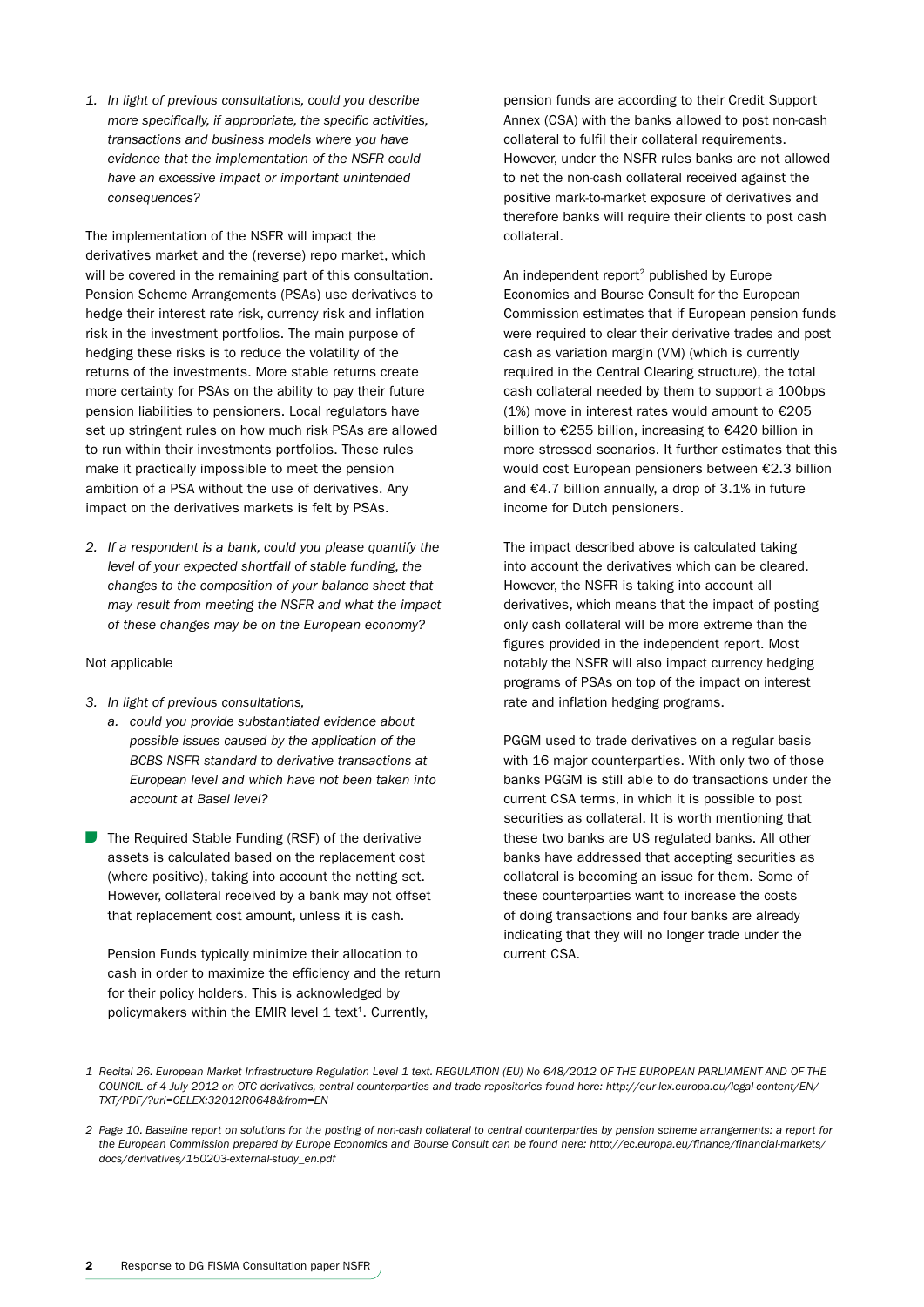For one of the largest pension fund clients of PGGM the impact of cash-only CSAs is illustrated. This pension fund has a total investment portfolio worth € 175 billion. It structurally hedges about 40% of the interest rate risk of its liabilities and 70% to 100% of the currency risk. Based on these exposures the amount of cash needed to meet potential variation margin requirements is roughly € 20 billion (€ 10 billion for interest and € 10 billion for FX). The drag on performance of holding this cash buffer is in the order of 0.70% per annum or  $\epsilon$  1.2 billion annually. Consistent with the methodology used in the report of Europe Economics and Bourse Consult this impact is equivalent to a drop of more than 6% in future retirement income for our members.

- The netting that is allowed within the NSFR is dependent on the Leverage ratio netting criteria. However, when there is a minimal amount of under collateralization with one counterparty which is not due to dispute or settlement timing, it is not allowed to net the total amount of collateral. This basically means that the derivative portfolio with that counterparty is treated as uncollateralized which has severe impact on the NSFR requirement. To avoid the impact on the NSFR PGGM came across an example in which one of its counterparties wanted to post more collateral than PGGM, the valuation agent in this case, required. It basically means that the bank will always be the valuation agent.
	- *b. If yes, what alternative treatment would you propose for NSFR calculation purposes to deal with the funding needs arising from derivatives transactions? If possible, please provide the impact on your institution of the alternative treatment you propose (as compared to the BCBS standards).*

As a consideration PGGM suggest to investigate the possibility to treat High Quality Liquid Assets (HQLAs) posted as variation margin in a similar way as cash, with applying appropriate haircuts. In our opinion this would take away many issues for end users and has the potential of creating a safer financial system. PGGM has four main arguments why treating HQLA similar to cash is worthwhile investigating:

- 1. It strongly reduces the need for PSAs to hold cash buffers and thereby reduces the negative impact on future retirement income as banks will no longer push for cash-only CSAs.
- 2. It will increase the liquidity of HQLA in general, both in the secondary market as in the repo market. The existence of a liquid market for high quality government paper is crucial for the stability of the financial system. It forms an essential part of the safety buffers of banks, but also for CCP's

as they need to be able to liquidate Initial Margins quickly and smoothly in case of a default.

- 3. It reduces the liquidity risk of the entire system. Less parties will have the need to sell assets to generate cash in stressed markets. This forced selling will have a pro-cyclical effect and by doing so creating even more stress in the market.
- 4. It helps to facilitate finding a solution for the non-cash VM problem of Central Clearing. When cash and HQLA are treated similar it becomes more likely that more institutions will accept HQLA as VM, making it easier for CCPs to pass through HQLA received as VM. A solution for the cash-VM problem opens the door for PSAs to Central Clearing so that they can also benefit from the advantages of Central Clearing.

In addition, PGGM would like to take the opportunity to explain that for institutions that have no direct access to a central bank, 'cash' is not safer than high quality government paper. For most non-bank institutions (e.g. corporates and PSAs) cash is equivalent to money on an unsecured bank account at a commercial bank. It is not regarded as prudent behavior to hold large amounts of cash at a bank account. These institutions prefer to hold short dated government paper instead. The conceptual idea that cash is more safe than HQLA might be defendable for banks but it is certainly not true for non-banks. PGGM kindly asks the European Commission to take this point into consideration as the overall objective of regulation should be to make the entire financial system safer and not to focus on banks in isolation.

- $\blacksquare$  The collateral which is exchanged with a certain counterparty needs to be recognized aand netting should be allowed within NSFR.
- *4. More specifically, regarding the 20% RSF factor applicable to gross derivatives liabilities, do you think it would be possible and appropriate to develop a more risk-sensitive approach that would take better account of the funding risk arising from banks' derivative activities over a one-year horizon? In that case, what could be this approach? Do you think that the use of the SA-CRR could provide an appropriate measure? If possible, please provide the impact on your institution of the alternative treatment you propose (as compared to the BCBS standards).*

The add on of 20% of derivative liabilities in any case and excluding any collateral, implies incremental funding requirements. The cost of this additional funding will be passed on to end-users. PGGM feels that it would be appropriate to develop a more risk sensitive measure. The assessment of funding risks for any bank should be